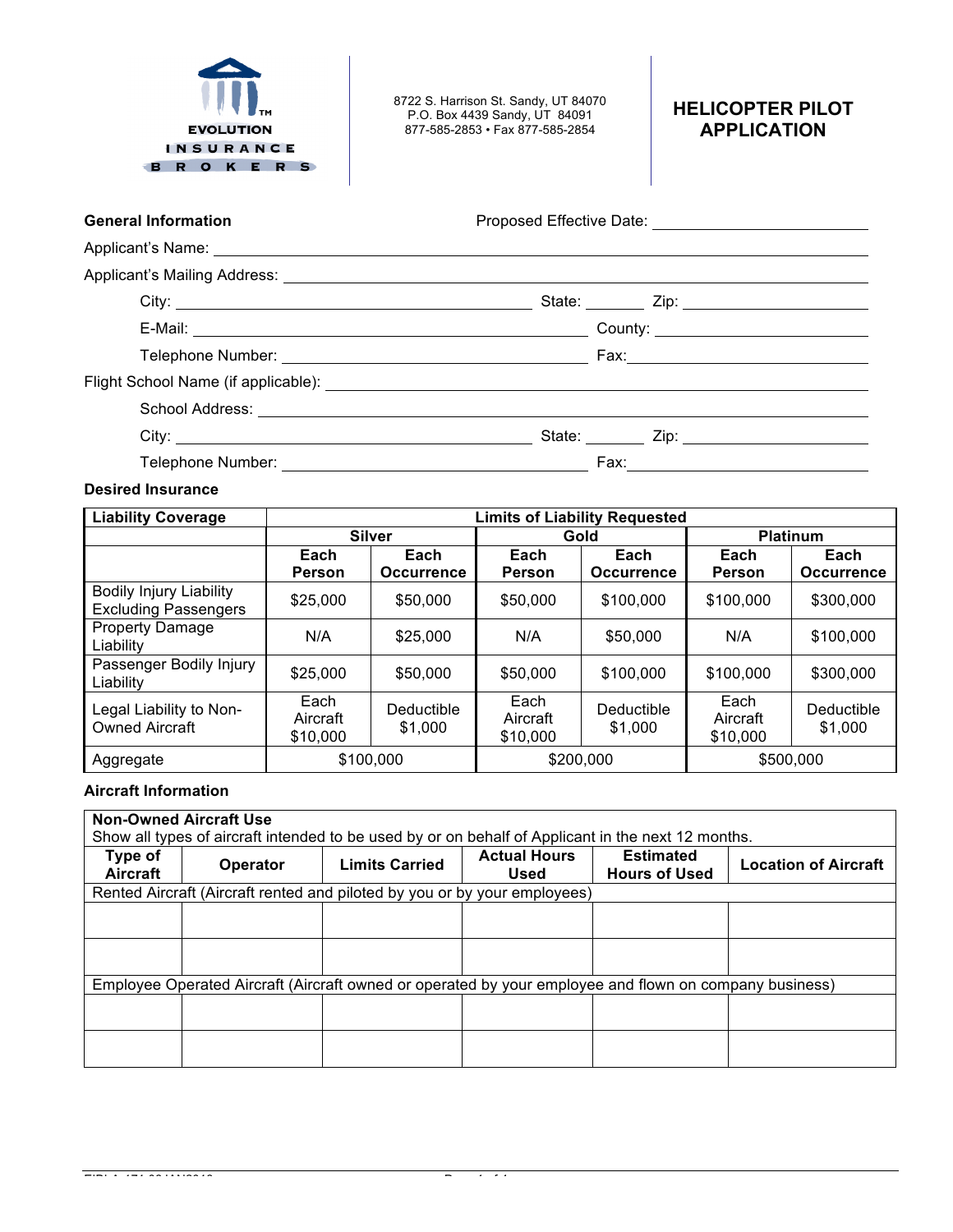1. Aircraft usage:

|  |  | 1. Commercial Use: | %: Detailed Description: |  |
|--|--|--------------------|--------------------------|--|
|--|--|--------------------|--------------------------|--|

2. Training/Instruction: %: Detailed Description:

3. Private/Personal: %: Detailed Description:

4. Other: %: Detailed Description:

When not flown, the aircraft is:  $\Box$  Always hangared  $\Box$  Always tied down  $\Box$  Other (explain):

| 2. Are any Non-Owned Hot Air Balloons, Blimps, Military Surplus, Ultra-Lights, or Home Built Aircraft used? |                      |
|-------------------------------------------------------------------------------------------------------------|----------------------|
|                                                                                                             | $\Box$ Yes $\Box$ No |
| 3. Are any flights made outside the United States?                                                          | $\Box$ Yes $\Box$ No |

- 4. Are any private airfields / heliports used?  $\Box$  Yes  $\Box$  No If yes, explain:
- 5. Describe all Aircraft owned, registered to, or leased for more than 30 days to Applicant, or Aircraft in which Applicant has any financial interest:

#### **Pilot Information**

|                                   | <b>Pilot Name &amp; Certification</b> |                      | <b>Pilot Certification and Ratings</b> |          | <b>Medical Certificate</b> |                                  |  |
|-----------------------------------|---------------------------------------|----------------------|----------------------------------------|----------|----------------------------|----------------------------------|--|
| Name of Pilot                     |                                       | Student $\square$    | CFI O                                  | Class of | 1 □                        |                                  |  |
| FAA Certificate No.               |                                       | Private $\square$    | ASEL O                                 | Medical  |                            | 2 <sub>D</sub><br>3 <sup>D</sup> |  |
| Date of Last Biennial<br>Review   |                                       | Commercial □         | AMEL O                                 |          |                            | Date of last Physical            |  |
| Instructor for Biennial<br>Review |                                       | Instrument $\square$ | ATP O                                  |          |                            |                                  |  |
| Date of Birth                     |                                       |                      |                                        |          |                            |                                  |  |

| Name the top three aircraft   | Single | Multi- | Complex | Seaplane | Helicopter | Turbine  |
|-------------------------------|--------|--------|---------|----------|------------|----------|
| you have the highest time in: | Engine | Engine |         |          |            | Aircraft |
| Make and Model of Craft:      |        |        |         |          |            |          |
| Make and Model of Craft:      |        |        |         |          |            |          |
| Make and Model of Craft:      |        |        |         |          |            |          |
| Dates Flown                   |        |        |         |          |            |          |
| Pilot In Command (hrs.)       |        |        |         |          |            |          |
| Second in Command (hrs.)      |        |        |         |          |            |          |
| Dual (hrs.)                   |        |        |         |          |            |          |
| Cross Country (hrs.)          |        |        |         |          |            |          |
| Night (hrs.)                  |        |        |         |          |            |          |
| Instrument (hrs.)             |        |        |         |          |            |          |
| Total Last 12 Mo. (hrs.)      |        |        |         |          |            |          |
| Total Last 90 Days (hrs.)     |        |        |         |          |            |          |
| <b>TOTAL HOURS</b>            |        |        |         |          |            |          |

| 6. Does any pilot named above have any physical impairments, waivers, limitations, or, conditions attached to their |                      |
|---------------------------------------------------------------------------------------------------------------------|----------------------|
| medical certificate?                                                                                                | $\Box$ Yes $\Box$ No |

- 7. Has any pilot named above ever had their FAA, Military, or other pilot certificate revoked?  $\Box$  Yes  $\Box$  No
- 8. Has any pilot named above ever been cited for violation of any aviation regulation in any country?  $\Box$  Yes  $\Box$  No
- 9. Has any pilot named above ever been convicted of or pleaded guilty to a felony or a DUI?  $\Box$  Yes  $\Box$  No

### **Other Insurance**

10. Name of current Applicant's Non-Owned Aircraft insurance carrier (If none, so state):

11. Expiration date of current coverage (if applicable):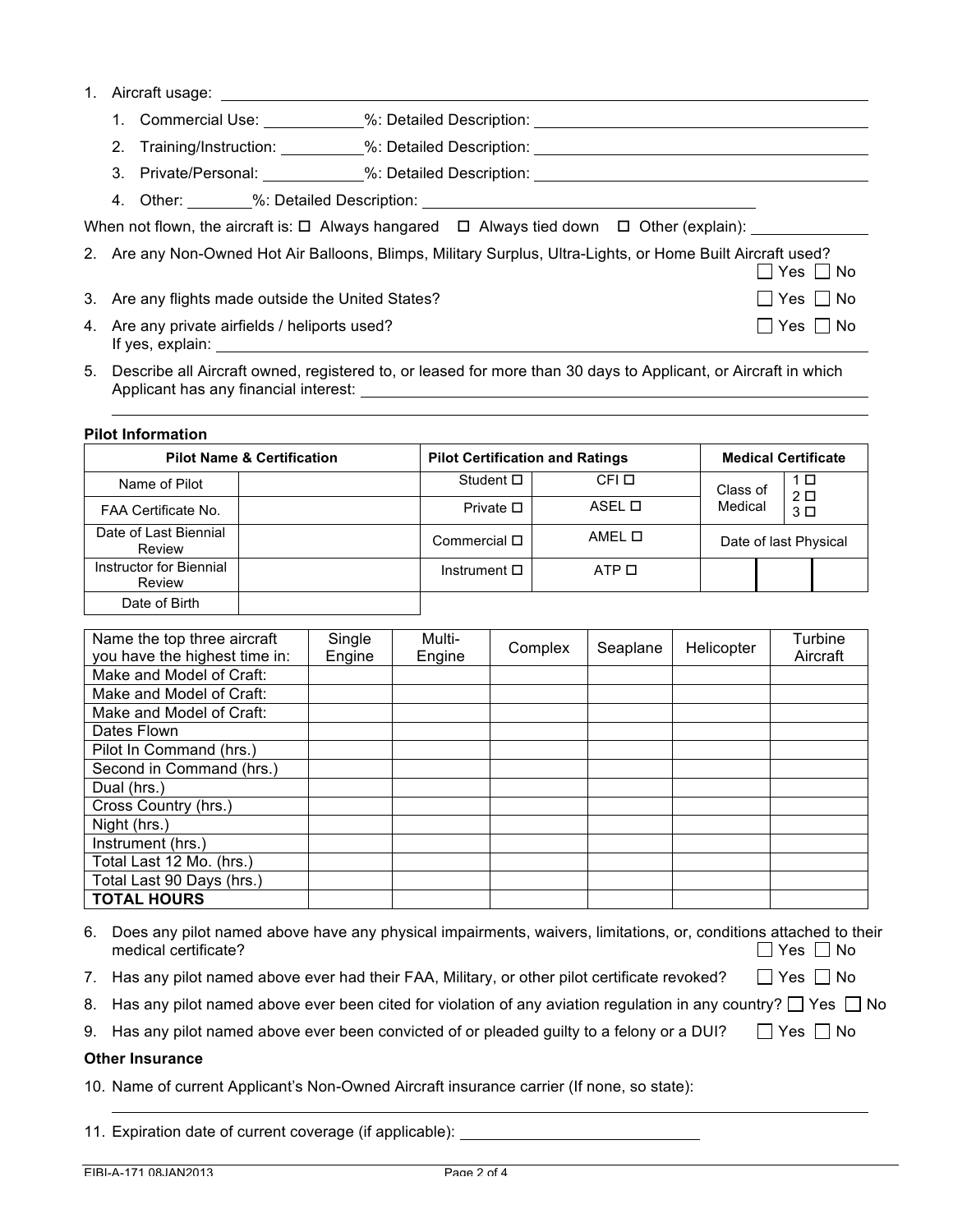- 12. To the Applicant's knowledge has there been any damage to, or have claims by others arisen out of the operation of any non-owned aircraft in the custody of the Applicant?  $\Box$  Yes  $\Box$  Yes  $\Box$  No
- 13. Has any Insurance Company or Underwriter at any time declined an aircraft application submitted by Applicant, or cancelled or refused to renew a non-owned aircraft policy held by the Applicant or any of the pilots named herein? (NOTE: Missouri applicants Do Not Reply.)  $\Box$  Yes  $\Box$  No

#### **Insurance History**

- 14. Who is your current insurance carrier (or your last if no current provider)?
- 15. Provide name(s) for all insurance companies that have provided Applicant insurance for the last three years:

|                        | Coverage: | Coverage: | Coverage: |
|------------------------|-----------|-----------|-----------|
| Company Name           |           |           |           |
| <b>Expiration Date</b> |           |           |           |
| Annual Premium         | \$        | \$        | \$        |

16. Has the Applicant or any predecessor ever had a claim?  $\Box$  Yes  $\Box$  Yes  $\Box$  No Attach a five year loss/claims history, including details. (REQUIRED)

17. Have you had any incident, event, occurrence, loss, or Wrongful Act which might give rise to a Claim covered by this Policy, prior to the inception of this Policy?  $\Box$  Yes  $\Box$  No

If yes, please explain:

#### **REPRESENTATIONS AND WARRANTIES**

The "Applicant" is the party to be named as the "Insured" in any insuring contract if issued. By signing this Application, the Applicant for insurance hereby represents and warrants that the information provided in the Application, together with all supplemental information and documents provided in conjunction with the Application, is true, correct, inclusive of all relevant and material information necessary for the Insurer to accurately and completely assess the Application, and is not misleading in any way. The Applicant further represents that the Applicant understands and agrees as follows: (i) the Insurer can and will rely upon the Application and supplemental information provided by the Applicant, and any other relevant information, to assess the Applicant's request for insurance coverage and to quote and potentially bind, price, and provide coverage; (ii) the Application and all supplemental information and documents provided in conjunction with the Application are warranties that will become a part of any coverage contract that may be issued; (iii) the submission of an Application or the payment of any premium does not obligate the Insurer to quote, bind, or provide insurance coverage; and (iv) in the event the Applicant has or does provide any false, misleading, or incomplete information in conjunction with the Application, any coverage provided will be deemed void from initial issuance.

The Applicant hereby authorizes the Insurer and its agents to gather any additional information the Insurer deems necessary to process the Application for quoting, binding, pricing, and providing insurance coverage including, but not limited to, gathering information from federal, state, and industry regulatory authorities, insurers, creditors, customers, financial institutions, and credit rating agencies. The Insurer has no obligation to gather any information nor verify any information received from the Applicant or any other person or entity. The Applicant expressly authorizes the release of information regarding the Applicant's losses, financial information, or any regulatory compliance issues to this Insurer in conjunction with consideration of the Application.

The Applicant further represents that the Applicant understands and agrees the Insurer may: (i) present a quote with a Sub-limit of liability for certain exposures, (ii) quote certain coverages with certain activities, events, services, or waivers excluded from the quote, and (iii) offer several optional quotes for consideration by the Applicant for insurance coverage. In the event coverage is offered, such coverage will not become effective until the Insurer's accounting office receives the required premium payment.

The Applicant agrees that the Insurer and any party from whom the Insurer may request information in conjunction with the Application may treat the Applicant's facsimile signature on the Application as an original signature for all purposes.

The Applicant acknowledges that under any insuring contract issued, the following provisions will apply: